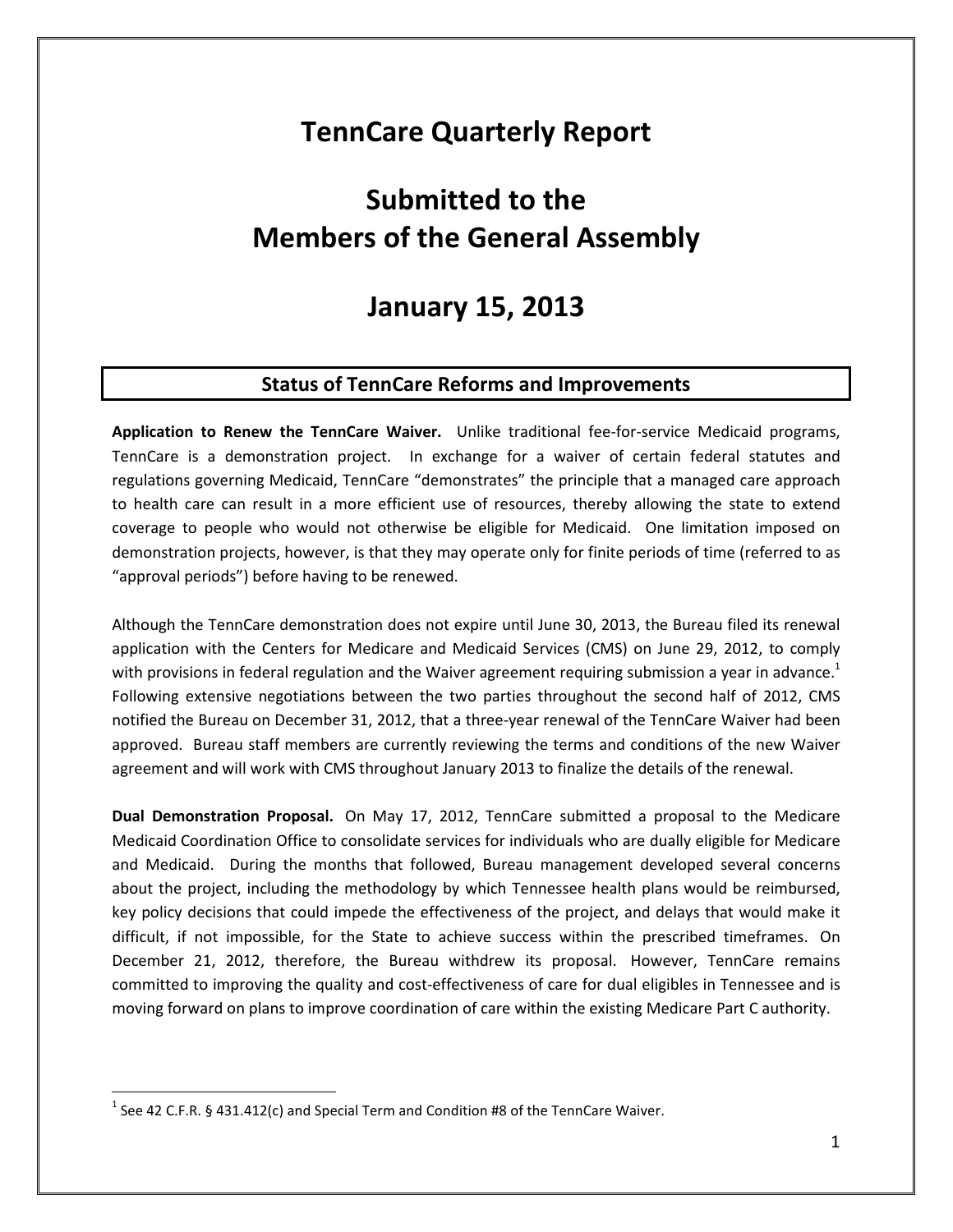**Budget Presentation.** On November 13, 2012, three members of TennCare's executive staff—Director Darin Gordon, Chief Medical Officer Wendy Long, and Chief Financial Officer Casey Dungan—made a budget presentation regarding Fiscal Year 2014 to Governor Bill Haslam, Finance and Administration Commissioner Mark Emkes, and Budget Director David Thurman. The presentation addressed not only TennCare's budget, but also those of the other divisions within the Health Care Finance and Administration (HCFA) umbrella overseen by Director Gordon: the Office of eHealth Initiatives, Cover Tennessee, and the Insurance Exchange Planning Initiative.

The presentation document itself, which remains available on the Bureau's website at http://www.tn.gov/tenncare/forms/HCFAbudgetFY14.pdf, concisely summarizes the manner in which TennCare has been able to deliver quality care and achieve high levels of patient satisfaction within the context of limited revenues and a sluggish economic recovery. Of particular note in this regard is the program's success at controlling inflation: from 2004 through 2010, TennCare provided care for each of its enrollees at a cost roughly one-and-a-half to two-and-a-half times less than the national average. Projections from accounting firm PricewaterhouseCoopers included within the presentation indicate that this trend will continue: in Fiscal Year 2014, inflation of medical costs under TennCare is expected to be held to 3.5 percent, as compared with a 7.5 percent inflation rate for commercial insurance programs.

As Governor Haslam had requested of all State agencies, TennCare included within its proposed budget a hypothetical plan for reducing expenditures by 5 percent. Potential cost-controlling measures put forward by the Bureau ranged from benefit and reimbursement rate reductions to integration strategies (such as absorbing the Children's Health Insurance Program within TennCare and bringing an element of the pharmacy benefit into managed care) and beyond.

Concluding with an overview of the challenges, opportunities, and costs associated with the Affordable Care Act (Medicaid expansion and the Insurance Exchange in particular), the presentation laid out the concerns that TennCare, Tennessee, and the entire nation will face in the arena of health care in the years ahead. The budget hearing may be viewed at

http://nowuseeit.state.tn.us/mediasite5/Viewer/?peid=b9cbafd633344aaabd819043e56b9fcc1d.

**Possible Changes to TennCare Benefits ("Amendment 17").** In late December 2012, TennCare issued public notice of its intention to file Waiver Amendment 17 with CMS. Amendment 17 repeats several changes proposed in each of the last three years that were made unnecessary each time by the General Assembly's passage of a one-year Enhanced Coverage Fee. Changes to the TennCare benefit package for adults that would be necessary if the one-year Enhanced Coverage Fee were not renewed this year are as follows:

- Elimination of physical therapy, speech therapy, and occupational therapy for all adults
- Benefit limits on certain hospital services, lab and x-ray services, and health practitioners' office visits for non-pregnant adults and non-institutionalized adults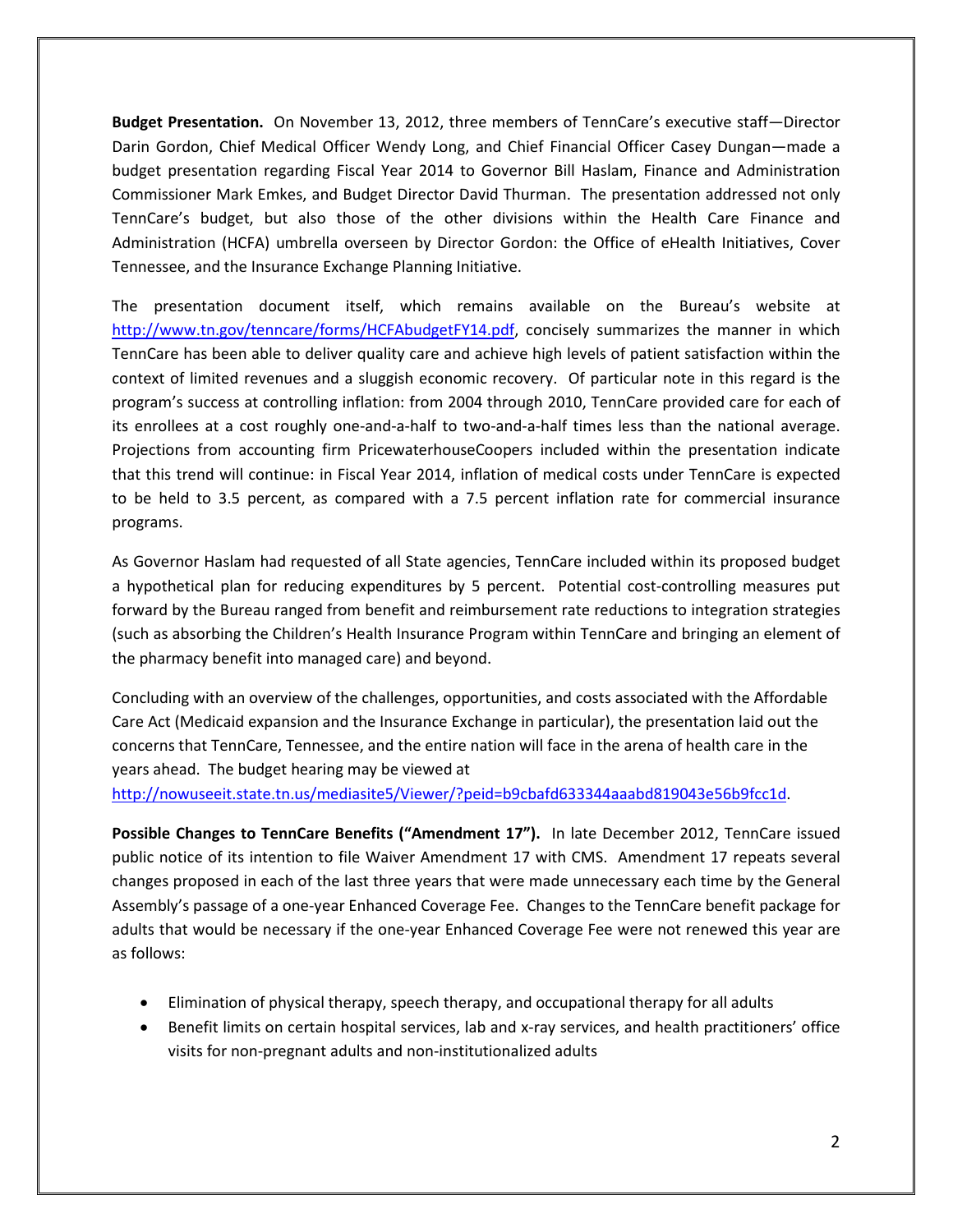Additional information about Amendment 17 is available online at http://www.tn.gov/tenncare/polnotice.shtml.

*John B.* **Case.** The *John B.* lawsuit addresses the adequacy of services provided by TennCare to children under the age of 21. *John B*. was a consent decree filed in 1998 that has been the subject of ongoing litigation since 2000. In February 2012, Judge Thomas A. Wiseman, Jr. ruled in favor of the State by dismissing the case on the grounds that TennCare had successfully established compliance with "all the binding provisions of the Consent Decree."<sup>2</sup> In response, the Plaintiffs filed a Notice of Appeal with the United States Court of Appeals for the Sixth Circuit on March 9, 2012.

A three-judge panel of the Sixth Circuit heard oral arguments on the appeal on October 5, 2012. Plaintiffs and Defendants subsequently filed supplemental briefs on the subject of TennCare's periodicity schedule, a timeline identifying the points in a child enrollee's life when the State must provide screenings and diagnostic and treatment services.<sup>3</sup> To date, the Sixth Circuit has not rendered a decision on the appeal.

**Incentives for Providers to Use Electronic Health Records.** The Electronic Health Record (EHR) Incentive Program is a partnership between federal and state governments that grew out of the Health Information Technology for Economic and Clinical Health (HITECH) Act. The purpose of the program, as its name suggests, is to provide financial incentives to Medicaid providers<sup>4</sup> to replace outdated, often paper-based approaches to medical record-keeping with an electronic system that meets rigorous certification criteria and that can improve health care delivery and quality. The federal government provides 100 percent of the funding for the incentive payments and 90 percent of the administrative costs.

Currently, Medicaid providers may qualify for two types of payments:

- First-year payments to providers who adopted, implemented, or upgraded to certified EHR technology capable of meeting "meaningful use" (i.e., use that is measurable in both quantity and quality) standards; and
- Second-year payments to providers who earned first-year payments in calendar year 2011 and achieved meaningful use of EHR technology for any period of 90 consecutive days in Fiscal Year 2012 (for eligible hospitals) or calendar year 2012 (for eligible professionals).

l

http://www.tn.gov/tenncare/tenndercare/screeningsched.shtml.

 $^2$  John B. v. Emkes. U.S. District Court for the Middle District of Tennessee at Nashville. Order, pages 1-2. February 14, 2012.

 $3$  TennCare's periodicity schedule is available online at

<sup>&</sup>lt;sup>4</sup> CMS allows two types of providers to participate in the Medicaid EHR Incentive Program: medical professionals (physicians, nurse practitioners, certified nurse midwives, dentists, and certain kinds of physician assistants) and hospitals (acute care hospitals, critical access hospitals, and children's hospitals).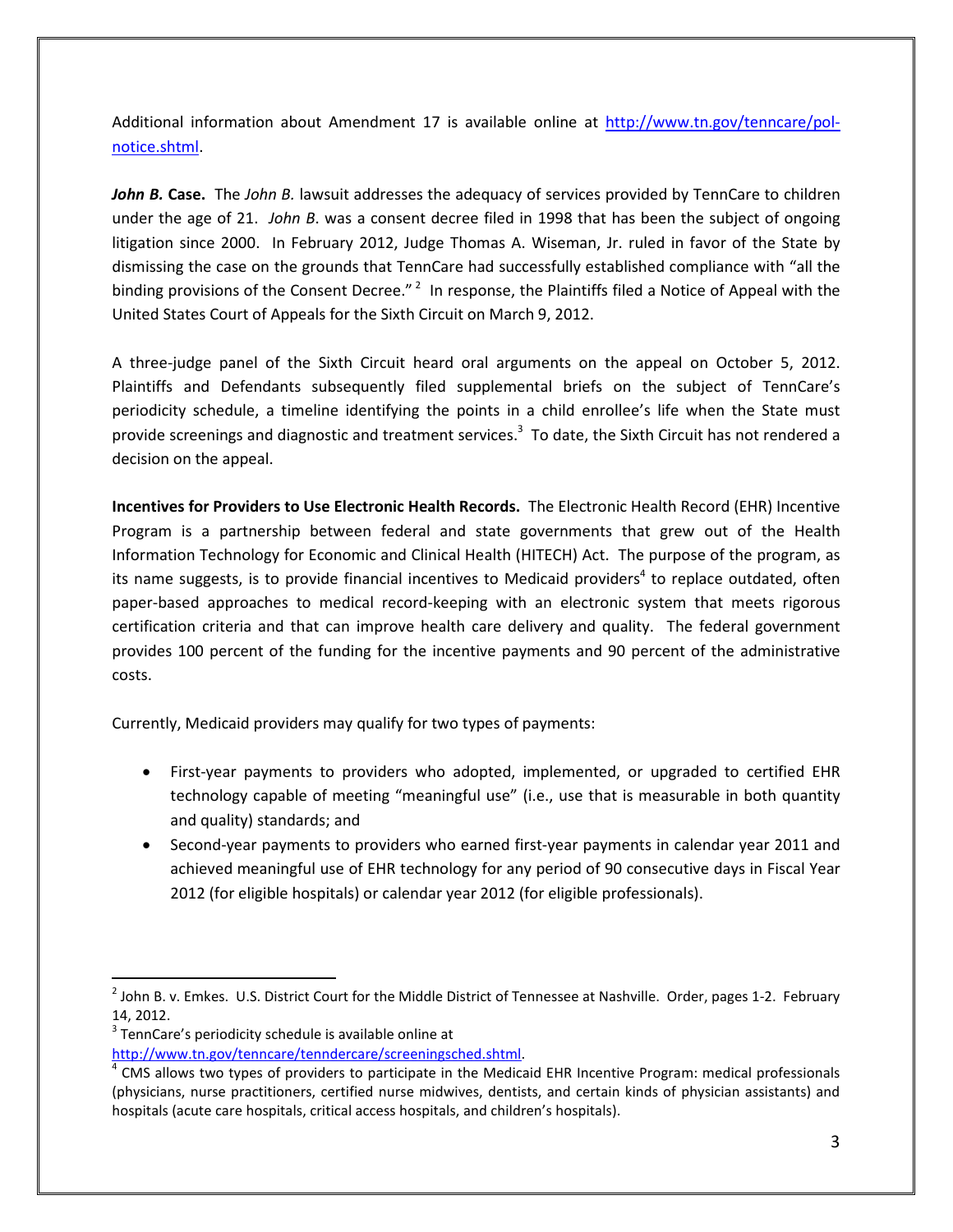During the October to December 2012 quarter, first-year and second-year payments made by TennCare were as follows:

| <b>Payment Category</b> | <b>Providers Paid During</b> | <b>Quarterly Amount</b> | <b>Cumulative Amount</b> |
|-------------------------|------------------------------|-------------------------|--------------------------|
|                         | the Quarter                  | Paid                    | Paid                     |
| First-year payments     | 99 providers                 | \$5,832,603.00          | \$99,972,662.97          |
|                         | (43 physicians, 29 nurse     |                         |                          |
|                         | practitioners, 18 dentists,  |                         |                          |
|                         | 8 hospitals, and 1           |                         |                          |
|                         | physician assistant)         |                         |                          |
| Second-year payments    | 111 providers                | \$5,821,506.00          | \$7,926,369.00           |
|                         | (64 physicians, 31 nurse     |                         |                          |
|                         | practitioners, 15            |                         |                          |
|                         | hospitals, and 1 certified   |                         |                          |
|                         | nurse midwife)               |                         |                          |

Outreach activities conducted during the quarter included:

- Participation in the MeHarry Medical/Dental Conference on October 12;
- Presentation to more than 250 providers at the Tennessee Academy of Family Physicians Conference (October 30-November 2);
- Activities at the UHC Community Plan Provider Information Fair on November 7;
- Monthly newsletters distributed by the Bureau's EHR ListServ; and
- A quarterly reminder issued through the Provider Incentive Payment Program ("PIPP") system to Tennessee providers who had registered at the federal level but not at the state level.

The conclusion of Calendar Year 2012 marked two years since Tennessee's EHR program began accepting attestations from providers. Only ten other states can claim this achievement.

**New Pharmacy Benefits Manager.** Following a competitive bidding process in which three companies submitted proposals, TennCare named Magellan Health Services the program's new Pharmacy Benefits Manager (PBM) on November 6, 2012. Magellan will replace Catamaran (formerly SXC Health Solutions), which has held the role since 2008.

Although Magellan will not start processing claims for TennCare until June 1, 2013, the company began preparations in December 2012. Priorities during this period of transition include the following:

- Establishing a pharmacy network
- Building a claims processing system and loading it with enrollee information and with edits specific to TennCare's preferred drug list, prior authorization program, and clinical/quantity requirements
- Creating a call center and a website to assist patients and providers
- Contracting with drug manufacturers for supplemental rebates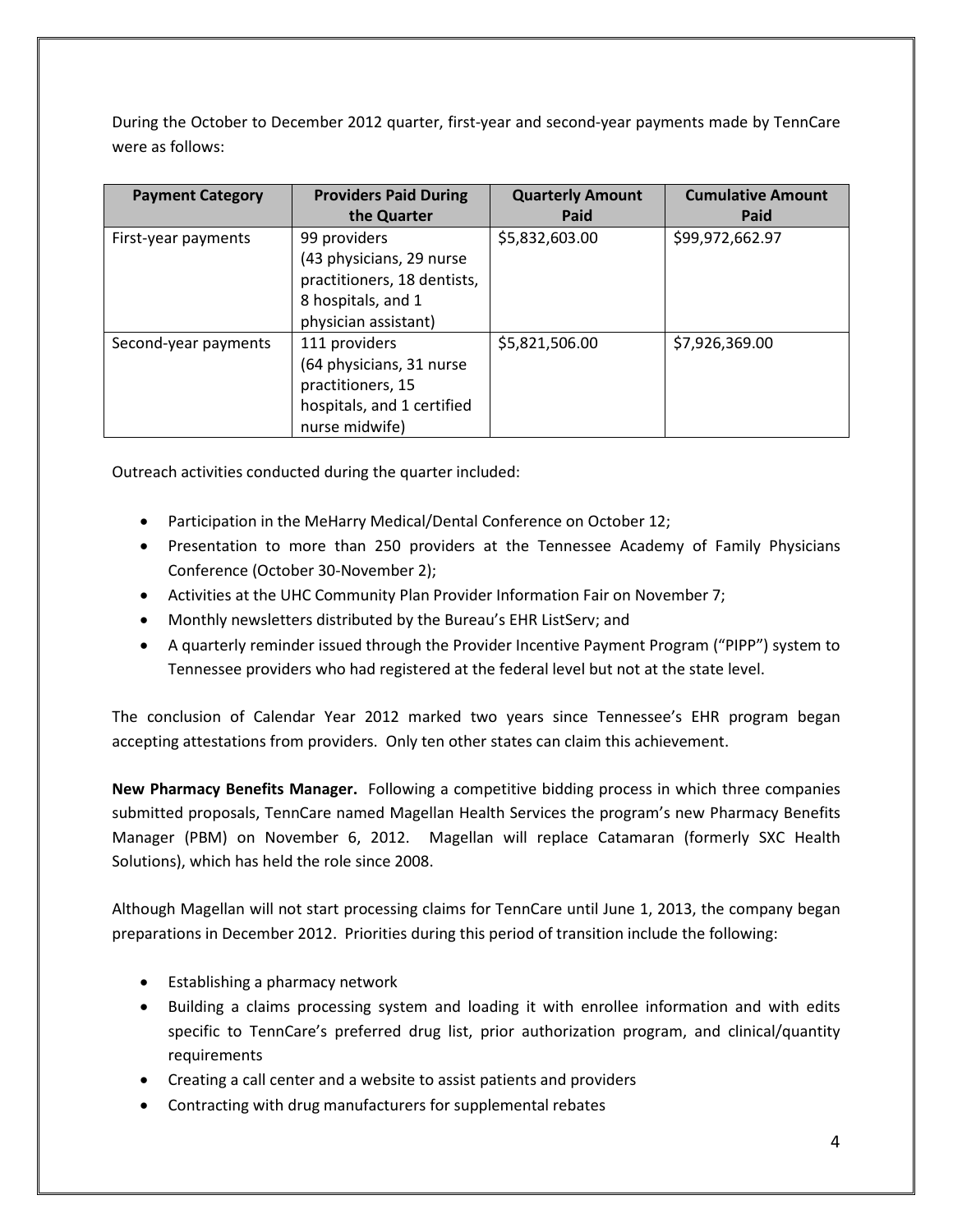Although these tasks are sizable, Magellan's experience managing pharmacy benefits for eight million individuals is a positive indication of the company's ability to succeed with projects of similar scope. TennCare's contract with Magellan lasts through May 31, 2016, and contains an option for two one-year extensions.

**Eligibility Determination System.** On May 8, 2012, TennCare issued a Request for Proposal (RFP) to design, develop, and implement a new eligibility determination system for Tennessee's Medicaid and CHIP programs. The RFP, which remains available online at http://tn.gov/generalserv/purchasing/ocr/documents/31865-00345-2.pdf, invited qualified businesses to submit proposals for a system that could ensure the State's continued compliance with federal law and regulations.

One of the central benefits envisioned in the new system is that historically paper-based and/or inperson transactions—such as applications for benefits and the reporting of status changes—will be conducted through an online portal. Although a basic online application currently exists, the new system will contain a rules engine capable of making eligibility determinations in real time or near real time.

After receiving and reviewing five proposals, TennCare awarded the contract to the Northrop Grumman Corporation on November 9, 2012. Collaboration between the Bureau and Northrop Grumman on the project has already begun, as the eligibility determination system must be deployed no later than January 1, 2014.

**Catalyst for Payment Reform.** On December 19, 2012, TennCare announced its decision to join Catalyst for Payment Reform (CPR). CPR is a national independent organization led by large purchasers of health insurance with active involvement of providers, health plans, consumers, and labor groups working to improve health care quality and reduce costs by identifying and coordinating workable solutions to improve how health care is paid for in the United States.

TennCare joins more than 20 other large purchasers of health insurance in this effort. This includes companies such as FedEx, GE, Intel, Verizon, Xerox, 3M and Walmart, as well as Medicaid programs in South Carolina and Ohio. Purchasing partners interact on a regular basis with major health insurance companies such as Aetna, CIGNA, UnitedHealthcare, and WellPoint to discuss progress in advancing innovations, paying for value, and aligning payments with purchaser goals.

CPR provides member organizations with resources such as market assessment tools, model health plan contract language, action briefs, a payment framework, and opportunities to collaborate and share best practices with other CPR member organizations. The members of CPR share a common interest in designing payment methodologies that cut waste and reflect performance, create alignment between purchasers and federal organizations such as CMS and the Department of Health and Human Services, and implement price transparency and value pricing.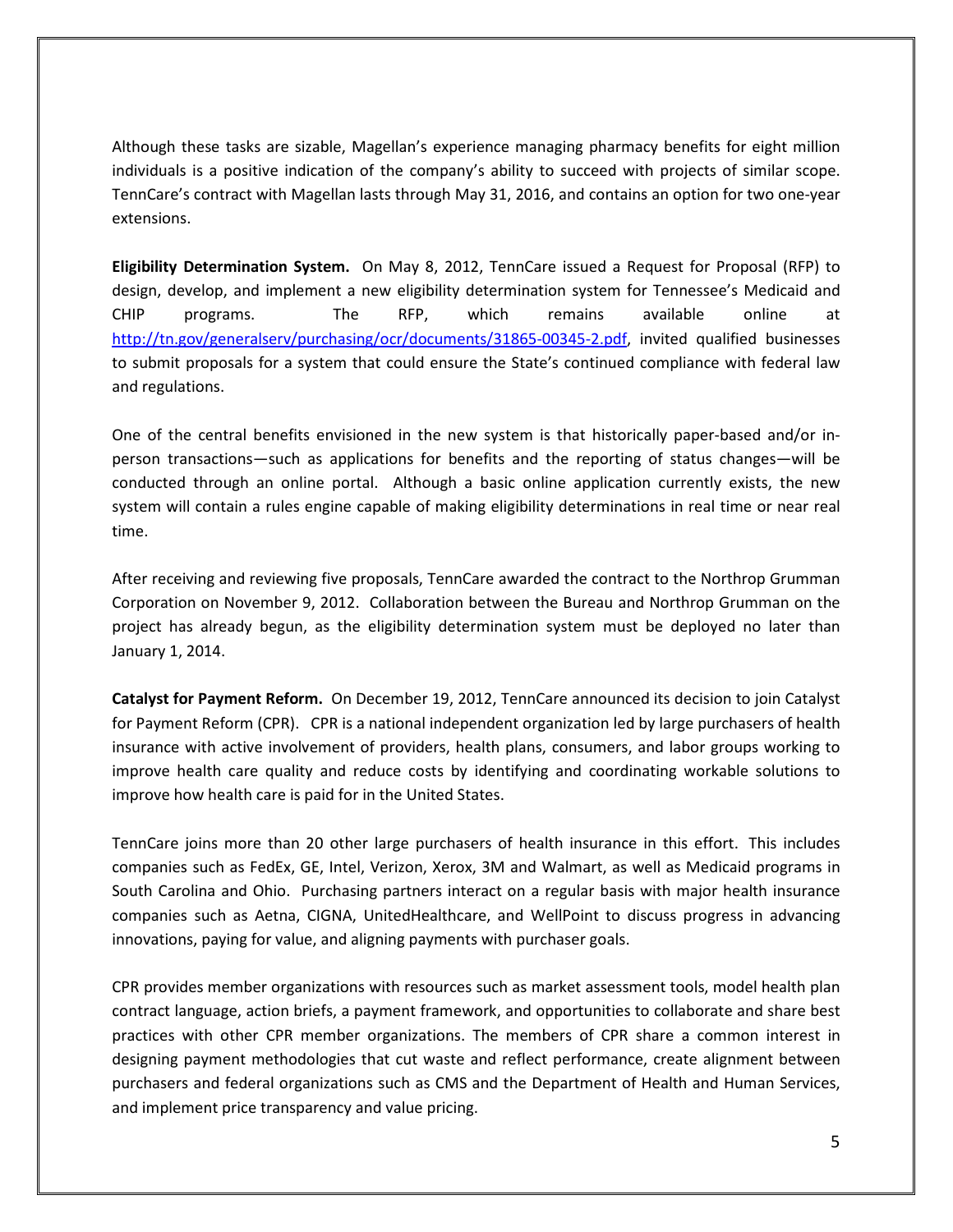TennCare's commitment to CPR includes performing a self-assessment of capabilities and coordination with current plans, using CPR model health plan contract language when appropriate, and participating in coordinated initiatives with other purchasers.

Additional information about the Catalyst for Payment Reform may be found at http://www.catalyzepaymentreform.org.

**Award for Chief Information Officer.** On December 11, 2012, the Information Technology Management Association (ITMA) honored TennCare Chief Information Officer Brent Antony as Outstanding IT Director for 2012.

The ITMA is an organization whose stated mission is to "provide a forum for . . . Information Systems Management professionals to share information relating to their environment and State government" with the ultimate goal of "identifying common concerns, arriving at a consensus, and working toward their resolution."<sup>5</sup> In bestowing the award, ITMA recognized Mr. Antony for having made the most significant contribution to the organization based on the agency's strategic plan.

Antony, who joined TennCare in 2005 and holds dual masters degrees—an MBA and a masters of public health—in health systems management, oversees all aspects of the Bureau's information technology systems management. He has been distinguished twice within the field of information technology in as many years. In June 2011, he was named by eMids Technologies and Healthcare Payer News as one of eleven top executives and thought leaders in the healthcare information technology industry.

**Essential Access Hospital (EAH) Payments.** The TennCare Bureau continued to make Essential Access Hospital payments during the October-December 2012 quarter. Essential Access Hospital payments are payments from a pool of \$100 million (\$34,220,000 in State dollars) appropriated by the General Assembly and funded by the Enhanced Coverage Fee.

The methodology for distributing these funds specifically considers each hospital's relative contribution to providing services to TennCare members, while also acknowledging differences in payer mix and hospitals' relative ability to make up TennCare losses. Data from the Hospital Joint Annual Report is used to determine hospitals' eligibility for these payments. Eligibility is determined each quarter based on each hospital's participation in TennCare. In order to receive a payment for the quarter, a hospital must be a contracted provider with TennCare Select and at least one other Managed Care Organization (MCO), and it must have contracted with TennCare Select for the entire quarter that the payment represents. Excluded from the Essential Access Hospital payments are Critical Access Hospitals, which receive cost-based reimbursement from the TennCare program and, therefore, do not have unreimbursed TennCare costs, and the four State mental health institutes.

 $\overline{a}$ 

<sup>&</sup>lt;sup>5</sup> See the "Information Technology Management Association" profile contained within The State of Tennessee 2009-2010 Information Systems Statewide Plan, an online document located at http://www.state.tn.us/finance/oir/prd/stplan.pdf.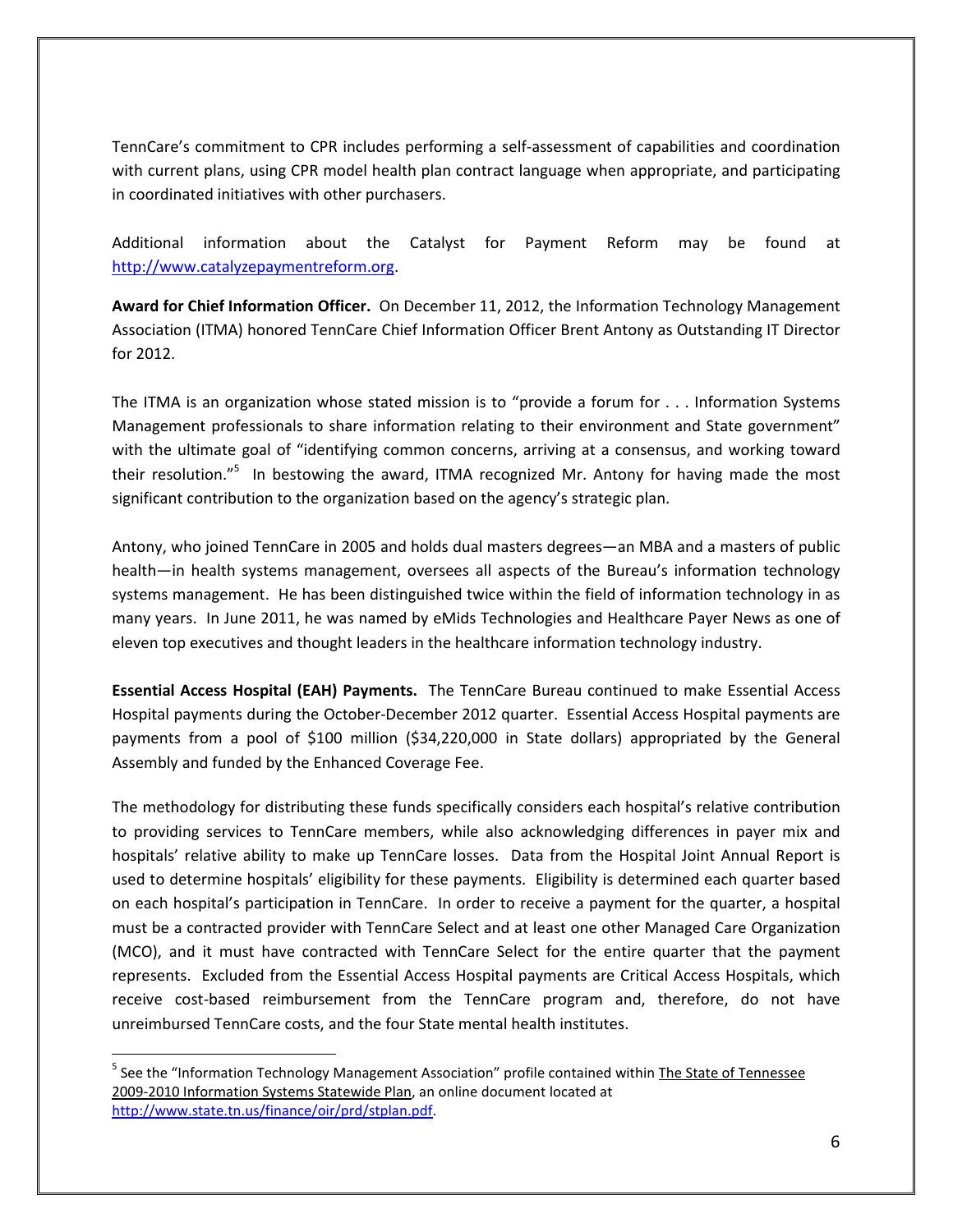The Essential Access Hospital payments made during the second quarter of State Fiscal Year 2013 for dates of service during the first quarter of State Fiscal Year 2013 are shown in the table below.

|                                            |                          | <b>EAH Second Quarter FY</b> |
|--------------------------------------------|--------------------------|------------------------------|
| <b>Hospital Name</b>                       | County                   | 2013                         |
| Regional Medical Center at Memphis         | <b>Shelby County</b>     | \$3,498,038                  |
| Vanderbilt University Hospital             | Davidson County          | \$3,262,097                  |
| <b>Erlanger Medical Center</b>             | <b>Hamilton County</b>   | \$2,653,725                  |
| University of Tennessee Memorial Hospital  | <b>Knox County</b>       | \$1,444,289                  |
| Johnson City Medical Center (with          |                          |                              |
| Woodridge)                                 | <b>Washington County</b> | \$954,982                    |
| Parkridge Medical Center (with Parkridge   |                          |                              |
| Valley)                                    | <b>Hamilton County</b>   | \$732,568                    |
| LeBonheur Children's Medical Center        | <b>Shelby County</b>     | \$732,329                    |
| Metro Nashville General Hospital           | Davidson County          | \$686,869                    |
| Jackson - Madison County General Hospital  | <b>Madison County</b>    | \$589,973                    |
| East Tennessee Children's Hospital         | <b>Knox County</b>       | \$517,671                    |
| Methodist Healthcare - South               | <b>Shelby County</b>     | \$465,926                    |
| Methodist Healthcare - Memphis Hospitals   | <b>Shelby County</b>     | \$425,200                    |
| Saint Jude Children's Research Hospital    | <b>Shelby County</b>     | \$351,476                    |
| <b>Baptist Hospital</b>                    | Davidson County          | \$313,746                    |
| Parkwest Medical Center (with Peninsula)   | <b>Knox County</b>       | \$311,810                    |
| Physicians Regional Medical Center         | <b>Knox County</b>       | \$292,166                    |
| University Medical Center (with McFarland) | <b>Wilson County</b>     | \$279,886                    |
| Pathways of Tennessee                      | <b>Madison County</b>    | \$270,713                    |
| Wellmont Holston Valley Medical Center     | <b>Sullivan County</b>   | \$254,601                    |
| Saint Francis Hospital                     | <b>Shelby County</b>     | \$249,050                    |
| <b>Centennial Medical Center</b>           | Davidson County          | \$242,656                    |
| Skyline Medical Center (with Madison       |                          |                              |
| Campus)                                    | Davidson County          | \$237,546                    |
| Maury Regional Hospital                    | <b>Maury County</b>      | \$234,231                    |
| Ridgeview Psychiatric Hospital and Center  | <b>Anderson County</b>   | \$229,287                    |
| Methodist Healthcare - North               | <b>Shelby County</b>     | \$222,436                    |
| Middle Tennessee Medical Center            | <b>Rutherford County</b> | \$222,282                    |
| Fort Sanders Regional Medical Center       | <b>Knox County</b>       | \$219,176                    |
| Delta Medical Center                       | <b>Shelby County</b>     | \$217,009                    |
| Cookeville Regional Medical Center         | <b>Putnam County</b>     | \$183,644                    |
| <b>Skyridge Medical Center</b>             | <b>Bradley County</b>    | \$178,528                    |
|                                            | Montgomery               |                              |
| <b>Gateway Medical Center</b>              | County                   | \$175,920                    |
| Parkridge East Hospital                    | <b>Hamilton County</b>   | \$173,748                    |
| Wellmont Bristol Regional Medical Center   | <b>Sullivan County</b>   | \$163,096                    |
| <b>Blount Memorial Hospital</b>            | <b>Blount County</b>     | \$160,060                    |

#### **Essential Access Hospital Payments for the Quarter**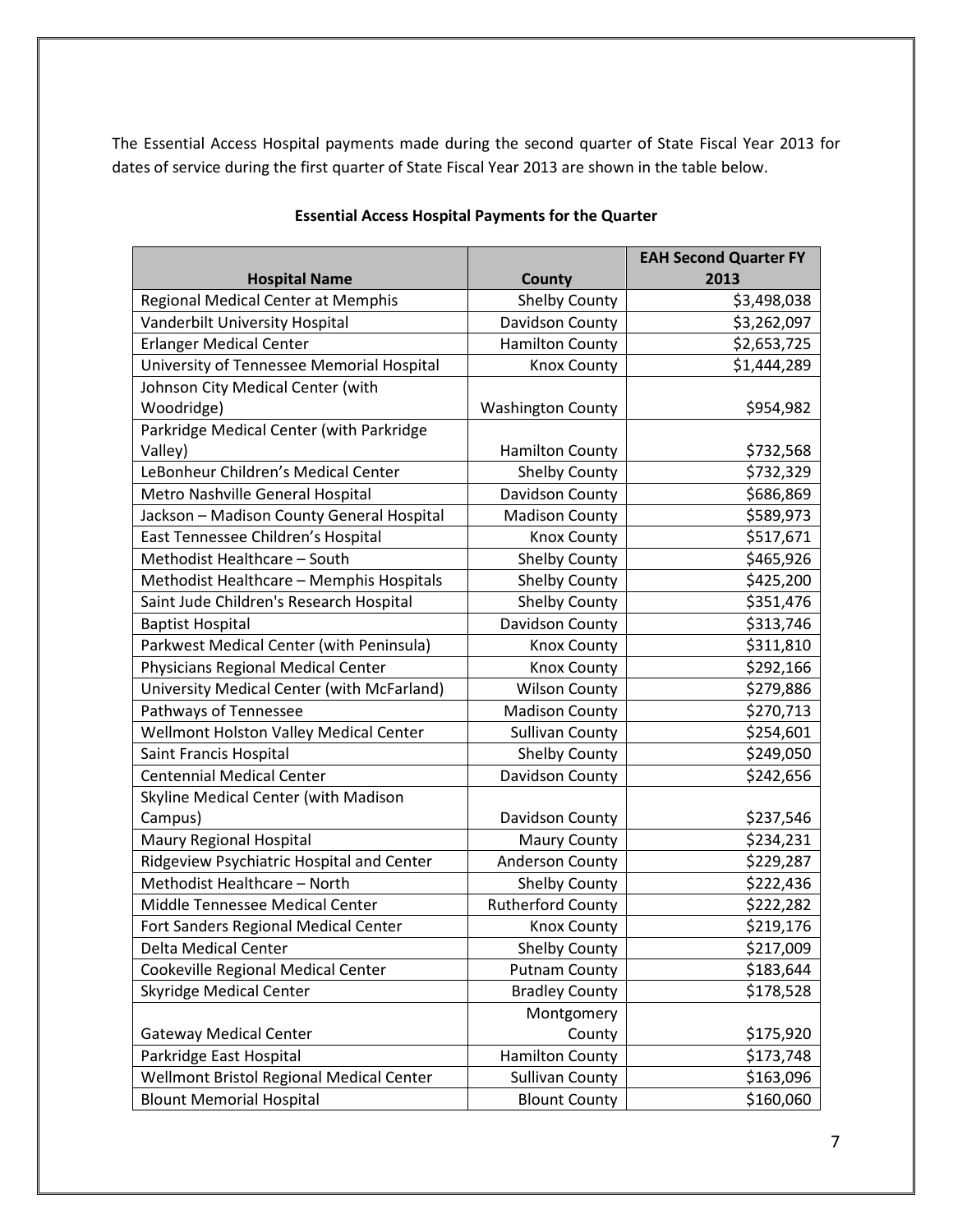|                                            |                          | <b>EAH Second Quarter FY</b> |
|--------------------------------------------|--------------------------|------------------------------|
| <b>Hospital Name</b>                       | County                   | 2013                         |
| <b>Baptist Memorial Hospital for Women</b> | <b>Shelby County</b>     | \$143,470                    |
| Morristown - Hamblen Healthcare System     | Hamblen County           | \$136,158                    |
| Baptist Memorial Hospital - Tipton         | <b>Tipton County</b>     | \$132,399                    |
| Sumner Regional Medical Center             | <b>Sumner County</b>     | \$123,950                    |
| <b>StoneCrest Medical Center</b>           | <b>Rutherford County</b> | \$117,912                    |
| NorthCrest Medical Center                  | <b>Robertson County</b>  | \$114,608                    |
| Tennova Healthcare - Newport Medical       |                          |                              |
| Center                                     | Cocke County             | \$110,593                    |
| <b>Horizon Medical Center</b>              | Dickson County           | \$110,468                    |
| <b>LeConte Medical Center</b>              | Sevier County            | \$109,724                    |
| Southern Hills Medical Center              | Davidson County          | \$107,189                    |
| <b>Summit Medical Center</b>               | Davidson County          | \$106,920                    |
| Tennova Healthcare - LaFollette Medical    |                          |                              |
| Center                                     | Campbell County          | \$102,932                    |
| Methodist Medical Center of Oak Ridge      | Anderson County          | \$100,498                    |
| Takoma Regional Hospital                   | <b>Greene County</b>     | \$91,949                     |
| Harton Regional Medical Center             | Coffee County            | \$91,733                     |
| <b>Sweetwater Hospital Association</b>     | Monroe County            | \$89,873                     |
| <b>Henry County Medical Center</b>         | <b>Henry County</b>      | \$86,078                     |
| Baptist Memorial Hospital - Union City     | <b>Obion County</b>      | \$85,249                     |
| <b>Dyersburg Regional Medical Center</b>   | <b>Dyer County</b>       | \$83,768                     |
| Humboldt General Hospital                  | <b>Gibson County</b>     | \$77,879                     |
| Wellmont Hawkins County Memorial Hospital  | <b>Hawkins County</b>    | \$77,295                     |
| United Regional Medical Center             | Coffee County            | \$76,405                     |
| Lakeway Regional Hospital                  | Hamblen County           | \$75,394                     |
| Jellico Community Hospital                 | Campbell County          | \$74,599                     |
| <b>Grandview Medical Center</b>            | <b>Marion County</b>     | \$72,964                     |
| Skyridge Medical Center - Westside         | <b>Bradley County</b>    | \$72,418                     |
| Indian Path Medical Center                 | <b>Sullivan County</b>   | \$72,260                     |
| <b>Athens Regional Medical Center</b>      | <b>McMinn County</b>     | \$71,044                     |
| Heritage Medical Center                    | <b>Bedford County</b>    | \$68,823                     |
| Regional Hospital of Jackson               | <b>Madison County</b>    | \$65,689                     |
| Crockett Hospital                          | Lawrence County          | \$62,203                     |
| River Park Hospital                        | <b>Warren County</b>     | \$62,073                     |
| <b>Lincoln Medical Center</b>              | Lincoln County           | \$59,974                     |
| <b>Bolivar General Hospital</b>            | Hardeman County          | \$59,891                     |
| Southern Tennessee Medical Center          | Franklin County          | \$59,033                     |
| <b>Sycamore Shoals Hospital</b>            | <b>Carter County</b>     | \$58,866                     |
| <b>Hardin Medical Center</b>               | <b>Hardin County</b>     | \$57,541                     |
| Livingston Regional Hospital               | <b>Overton County</b>    | \$51,284                     |
| Wayne Medical Center                       | <b>Wayne County</b>      | \$50,413                     |
| Hillside Hospital                          | <b>Giles County</b>      | \$45,282                     |
| <b>Roane Medical Center</b>                | Roane County             | \$43,246                     |
| <b>Claiborne County Hospital</b>           | Claiborne County         | \$38,122                     |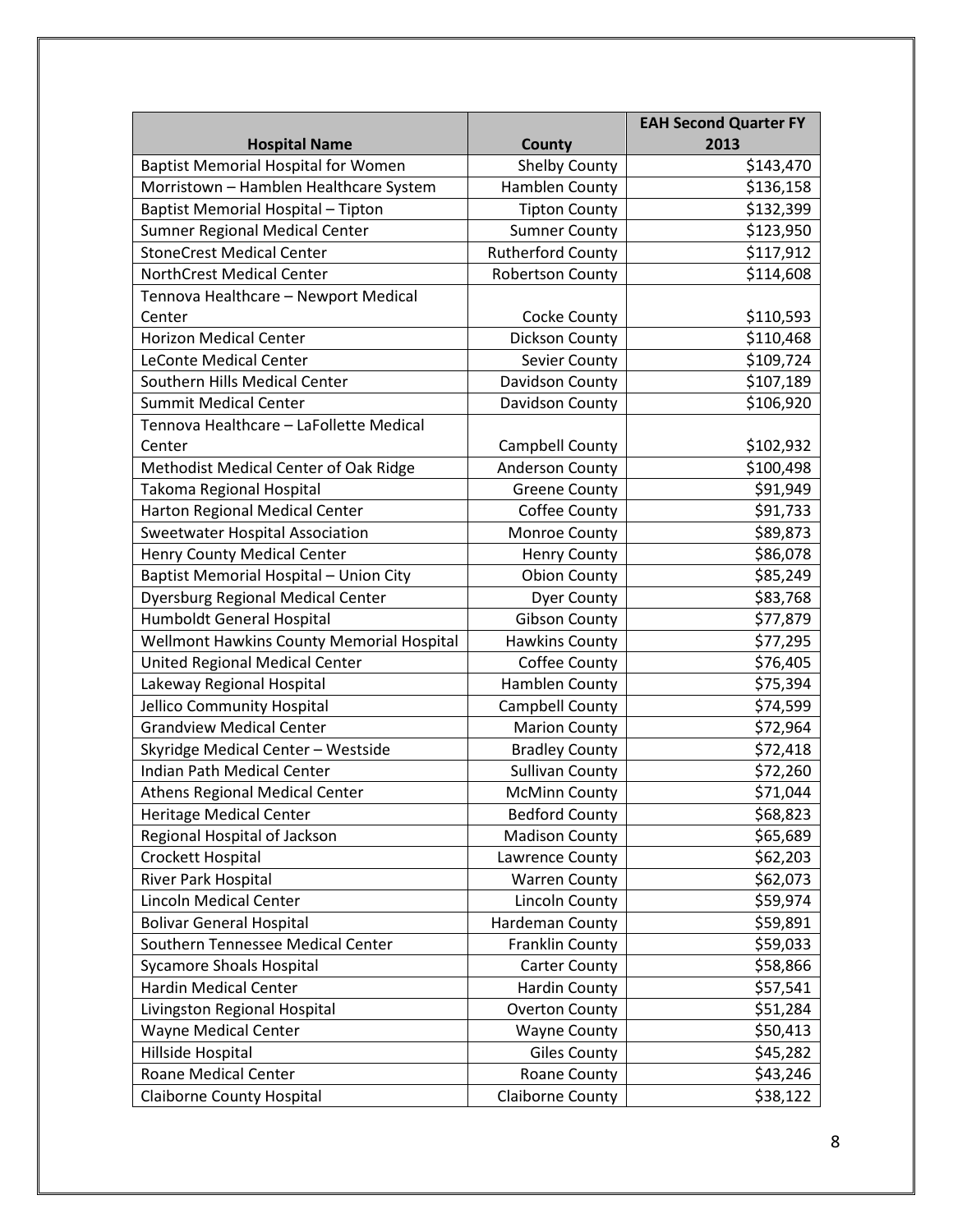|                                           |                         | <b>EAH Second Quarter FY</b> |
|-------------------------------------------|-------------------------|------------------------------|
| <b>Hospital Name</b>                      | County                  | 2013                         |
| McKenzie Regional Hospital                | Carroll County          | \$37,961                     |
| <b>McNairy Regional Hospital</b>          | <b>McNairy County</b>   | \$34,375                     |
| <b>Volunteer Community Hospital</b>       | <b>Weakley County</b>   | \$31,443                     |
| Jamestown Regional Medical Center         | <b>Fentress County</b>  | \$30,853                     |
| Gibson General Hospital                   | <b>Gibson County</b>    | \$28,833                     |
| Haywood Park Community Hospital           | Haywood County          | \$28,810                     |
| Baptist Memorial Hospital - Huntingdon    | <b>Carroll County</b>   | \$27,886                     |
| Henderson County Community Hospital       | <b>Henderson County</b> | \$23,794                     |
| Methodist Healthcare - Fayette            | <b>Fayette County</b>   | \$23,200                     |
| DeKalb Community Hospital                 | DeKalb County           | \$21,408                     |
| Decatur County General Hospital           | Decatur County          | \$20,650                     |
| White County Community Hospital           | <b>White County</b>     | \$19,766                     |
| Emerald - Hodgson Hospital                | Franklin County         | \$14,771                     |
| Riverview Regional Medical Center - North | <b>Smith County</b>     | \$11,347                     |
| <b>TOTAL</b>                              |                         | \$25,000,000                 |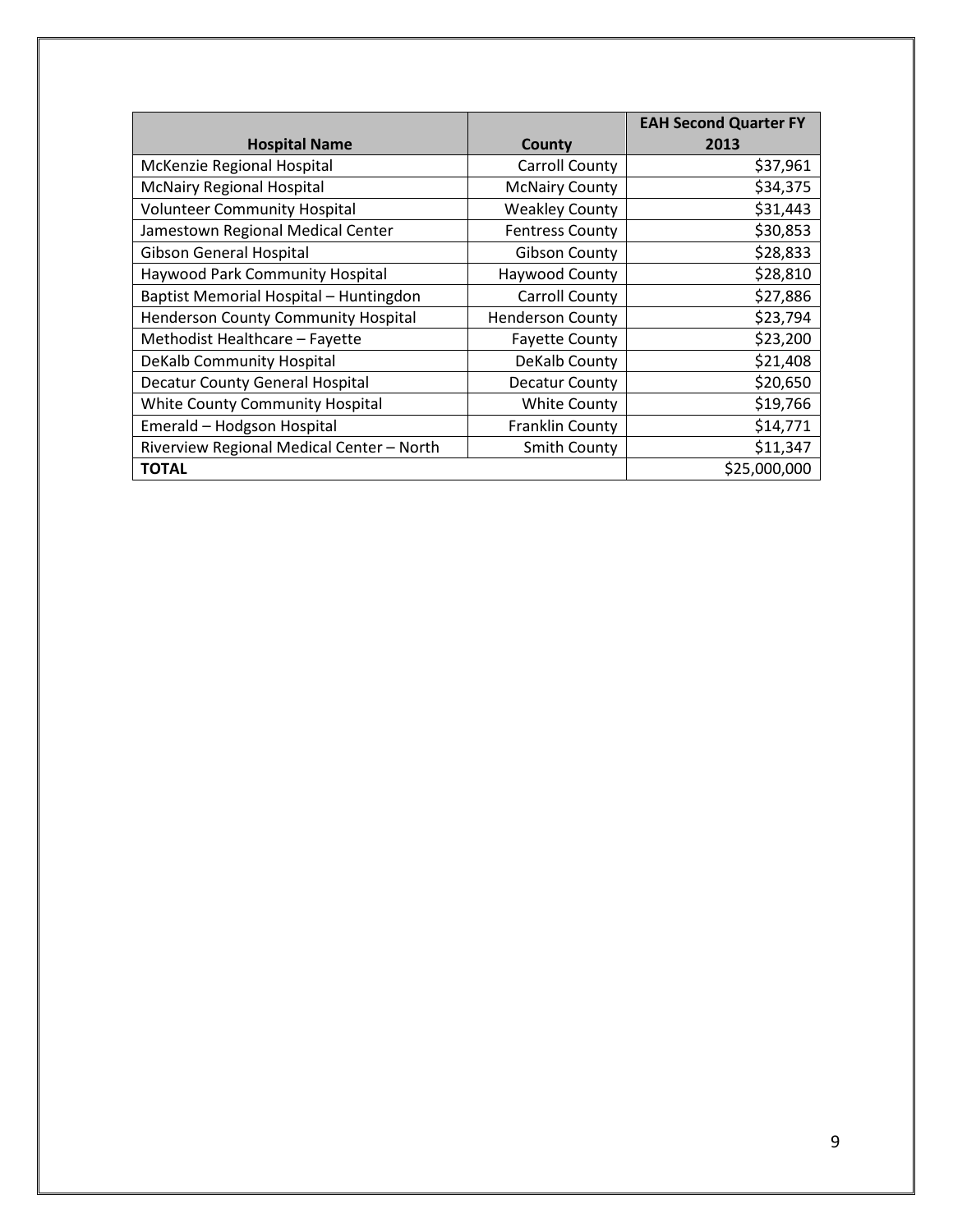## **Number of Recipients on TennCare and Costs to the State**

At the end of the period October 1, 2012, through December 31, 2012, there were 1,217,020 Medicaid eligibles and 20,017 Demonstration eligibles enrolled in TennCare, for a total of 1,237,037 persons.

Estimates of TennCare spending for the second quarter are summarized in the table below.

| <b>Spending Category</b> | 2 <sup>nd</sup> Quarter* |
|--------------------------|--------------------------|
| MCO services**           | \$1,315,878,900          |
| Dental services          | \$43,372,500             |
| Pharmacy services        | \$196,754,400            |
| Medicare "clawback"***   | \$42,305,100             |

*\*These figures are cash basis as of December 31 and are unaudited.* 

*\*\*This figure includes Integrated Managed Care MCO expenditures.* 

 $\overline{a}$ 

*\*\*\*The Medicare Part D clawback is money states pay to the federal government to help offset costs the federal government incurs by covering the prescription benefit for enrollees who have both Medicare and Medicaid.* 

## **Viability of MCCs in the TennCare Program**

**Claims payment analysis.** TennCare's prompt pay requirements may be summarized as shown below.

| <b>Entity</b>             | <b>Standard</b>                                                                       | <b>Authority</b>        |
|---------------------------|---------------------------------------------------------------------------------------|-------------------------|
| <b>MCOs</b>               | 90% of clean claims for payment for services delivered to                             | T.C.A. $§$ 56-32-126(b) |
| (non-CHOICES<br>services) | TennCare enrollees are paid within 30 calendar days of the<br>receipt of such claims. |                         |
|                           | 99.5% of all provider claims are processed, and, if                                   |                         |
|                           | appropriate, paid within 60 calendar days of receipt.                                 |                         |
| <b>MCOs</b>               | 90% of clean electronically submitted Nursing Facility and                            | TennCare contract       |
| (CHOICES                  | applicable Home and Community Based Services claims <sup>6</sup> are                  |                         |
| services)                 | processed and paid within 14 calendar days of receipt.                                |                         |
|                           | 99.5% of clean electronically submitted Nursing Facility and                          |                         |
|                           | applicable Home and Community Based Services claims <sup>7</sup> are                  |                         |
|                           | processed and paid within 21 calendar days of receipt.                                |                         |

<sup>&</sup>lt;sup>6</sup> Excludes Personal Emergency Response Systems (PERS), assistive technology, minor home modifications, and pest control claims. Claims for delivery of these services are handled like general MCO claims.  $^7$  Ibid.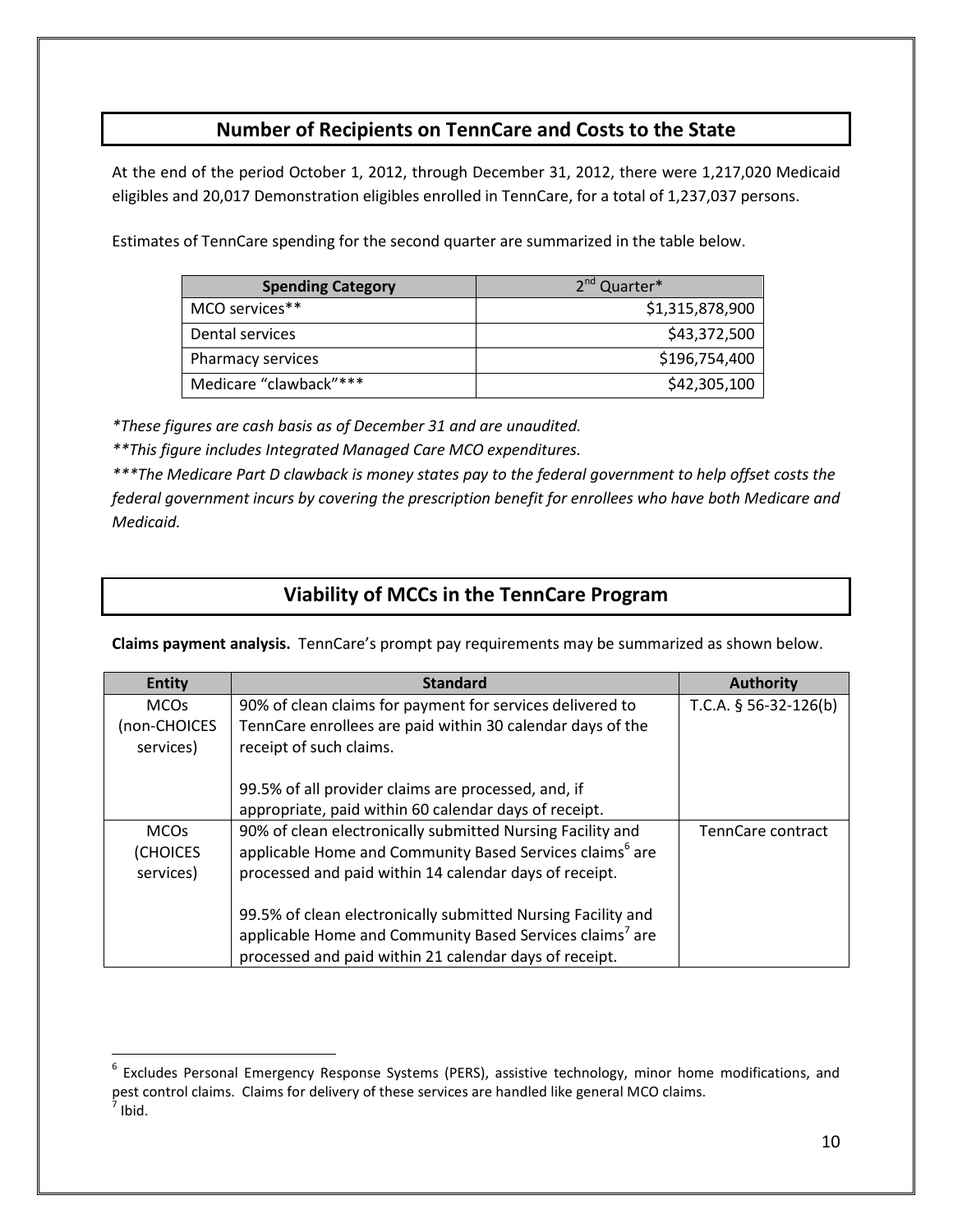| <b>Entity</b> | <b>Standard</b>                                              | <b>Authority</b>     |
|---------------|--------------------------------------------------------------|----------------------|
| <b>DBM</b>    | 90% of clean claims for payment for services delivered to    | TennCare contract    |
|               | TennCare enrollees are processed, and, if appropriate, paid  | and in accordance    |
|               | within 30 calendar days of the receipt of such claims.       | with T.C.A. § 56-32- |
|               |                                                              | 126(b)               |
|               | 99.5% of all provider claims are processed, and, if          |                      |
|               | appropriate, paid within 60 calendar days of receipt.        |                      |
| <b>PBM</b>    | 100% of all clean claims submitted by pharmacy providers are | TennCare contract    |
|               | paid within 10 calendar days of receipt.                     |                      |

The MCOs, the DBM, and the PBM are required to submit monthly claims data files of all TennCare claims processed to the Tennessee Department of Commerce and Insurance (TDCI) for verification of statutory and contractual prompt pay compliance. The plans are required to separate their claims data by TennCare Contract (i.e., East, Middle, or West Grand Region) and by subcontractor (e.g., claims processed by a vision benefits manager). Furthermore, the MCOs are required to identify separately non-emergency transportation (NEMT) claims in the data files. Finally, the MCOs are required to submit separate claims data files representing a subset of electronically submitted Nursing Facility and applicable Home and Community Based Services claims for CHOICES enrollees. TDCI then performs an analysis and reports the results of the prompt pay analyses by NEMT and CHOICES claim types, by subcontractor, by TennCare contract, and by total claims processed for the month.

If an MCO does not comply with the prompt pay requirements based on the total claims processed in a month, TDCI has the statutory authority to levy an administrative penalty of \$10,000 for each month of non-compliance after the first instance of non-compliance was reported to the plan. The TennCare Bureau can also assess liquidated damages pursuant to the terms of the Contractor Risk Agreement. If the DBM and PBM do not meet their contractual prompt pay requirements, only the TennCare Bureau can assess applicable liquidated damages against these entities.

**Net worth requirement.** By statute, the minimum net worth requirement for each TennCare MCO is calculated based on premium revenue for the most recent calendar year, as well as any TennCare payments made to the MCO that are not reported as premium revenue.

During this quarter, the MCOs submitted their National Association of Insurance Commissioners (NAIC) Third Quarter 2012 Financial Statements. As of September 30, 2012, TennCare MCOs reported net worth as indicated in the table below. $8$ 

| <b>MCO</b>           | <b>Net Worth</b> | Reported         | Excess/      |
|----------------------|------------------|------------------|--------------|
|                      | Requirement      | <b>Net Worth</b> | (Deficiency) |
| Amerigroup Tennessee | \$17,551,988     | \$101,682,118    | \$84,130,130 |

<sup>&</sup>lt;sup>8</sup> The "Net Worth Requirement" and "Reported Net Worth" figures in the table are based on the MCOs' companywide operations, not merely their TennCare operations. Amerigroup, for instance, operates a Medicare Advantage Plan in Middle Tennessee, while UnitedHealthcare has several lines of business in Illinois, Iowa, Virginia, and Tennessee. Volunteer State Health Plan, by contrast, operates solely on TennCare's behalf.

l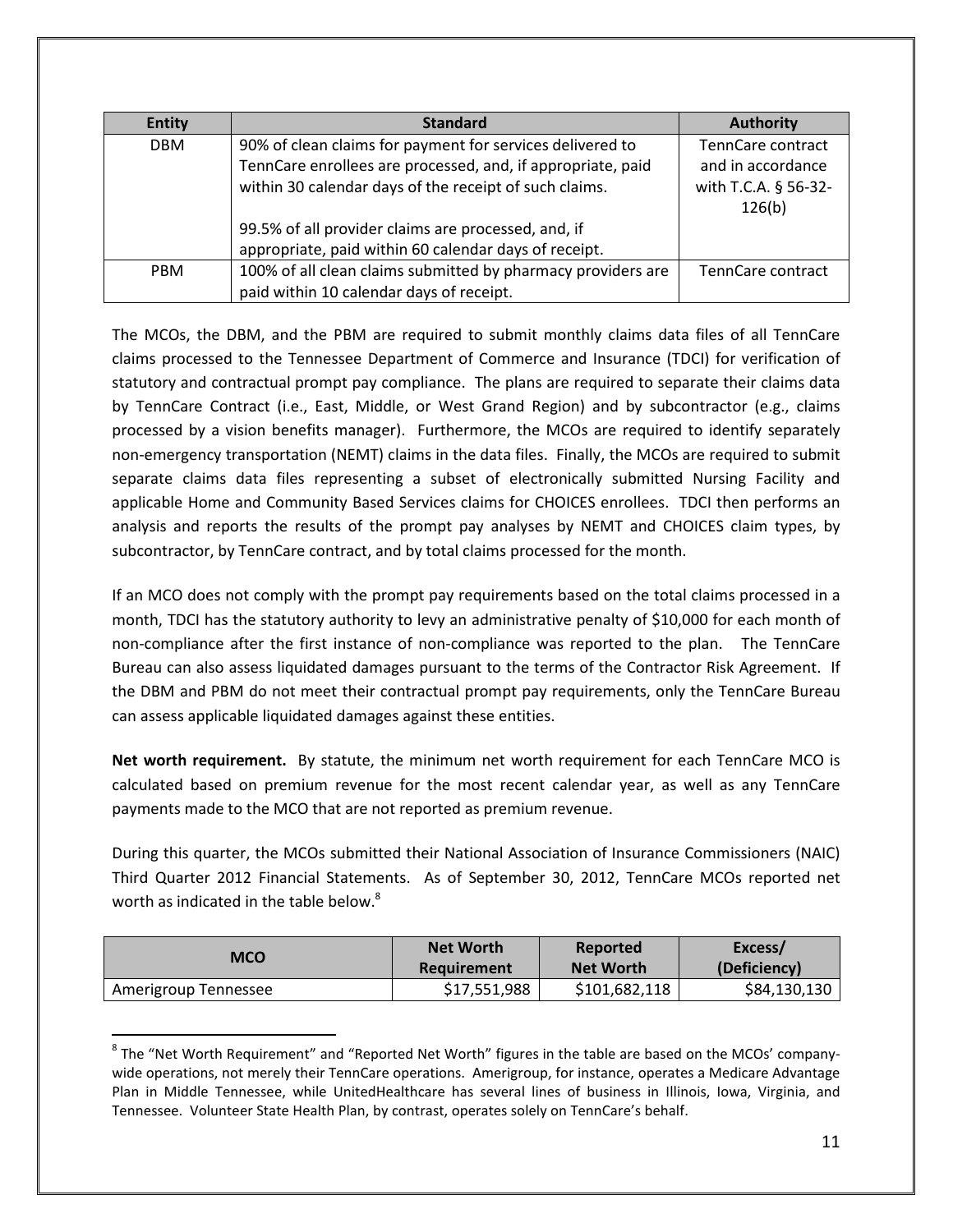| <b>MCO</b>                                                                           | <b>Net Worth</b><br>Requirement | Reported<br><b>Net Worth</b> | Excess/<br>(Deficiency) |
|--------------------------------------------------------------------------------------|---------------------------------|------------------------------|-------------------------|
| UnitedHealthcare Plan of the River<br>(UnitedHealthcare Community<br>Valley<br>Plan) | \$62,651,284                    | \$457,732,244                | \$395,080,960           |
| Volunteer State Health Plan (BlueCare<br>& TennCare Select)                          | \$34,832,427                    | \$203,694,016                | \$168,861,589           |

All TennCare MCOs met their minimum net worth requirements as of September 30, 2012.

## **Success of Fraud Detection and Prevention**

The mission of the Tennessee Office of Inspector General (OIG) is: *To identify, investigate, and prosecute persons who commit fraud or abuse against the TennCare program and to recoup money owed to the State of Tennessee.* The OIG staff receives case information from a variety of sources including: local law enforcement, the TennCare Bureau, Health Related Boards (HRB), the Department of Human Services (DHS), other state agencies, health care providers, Managed Care Contractors (MCCs), and the general public via the OIG website, fax, written correspondence, and phone calls to the OIG hotline. The statistics for the second quarter of the 2012 - 2013 fiscal year are as follows:

### **Summary of Enrollee Cases**

|                       | Quarter | <b>Grand Total to Date</b><br>(since creation of OIG in July 2004) |
|-----------------------|---------|--------------------------------------------------------------------|
| Cases Received        | 2.958   | 145.190                                                            |
| Abuse Cases Received* | 969     | 70.304                                                             |

*\* Abuse cases may be referred to the appropriate Managed Care Organization (MCO), the TennCare Bureau, or DHS for further review/action.* 

### **Court Fines & Costs Imposed**

|                                  | Quarter     | <b>Grand Total to Date</b>           |
|----------------------------------|-------------|--------------------------------------|
|                                  |             | (since creation of OIG in July 2004) |
| <b>Fines</b>                     | \$13,275.00 | \$685,785.00                         |
| <b>Court Costs &amp; Taxes</b>   | \$4,099.15  | \$215,397.76                         |
| <b>Court Ordered Restitution</b> | \$17,520.46 | \$2,065,230.02                       |
| Drug Funds/Forfeitures           | \$461.50    | $$432,813.56^9$                      |

The OIG aggressively pursues enrollees who have apparently committed fraud or abuse against the TennCare program. The primary criminal case types are: prescription drug cases (drug diversion, drug

 $\overline{a}$ 

 $^9$  This figure has been revised from the total of \$434,364.22 reported last quarter.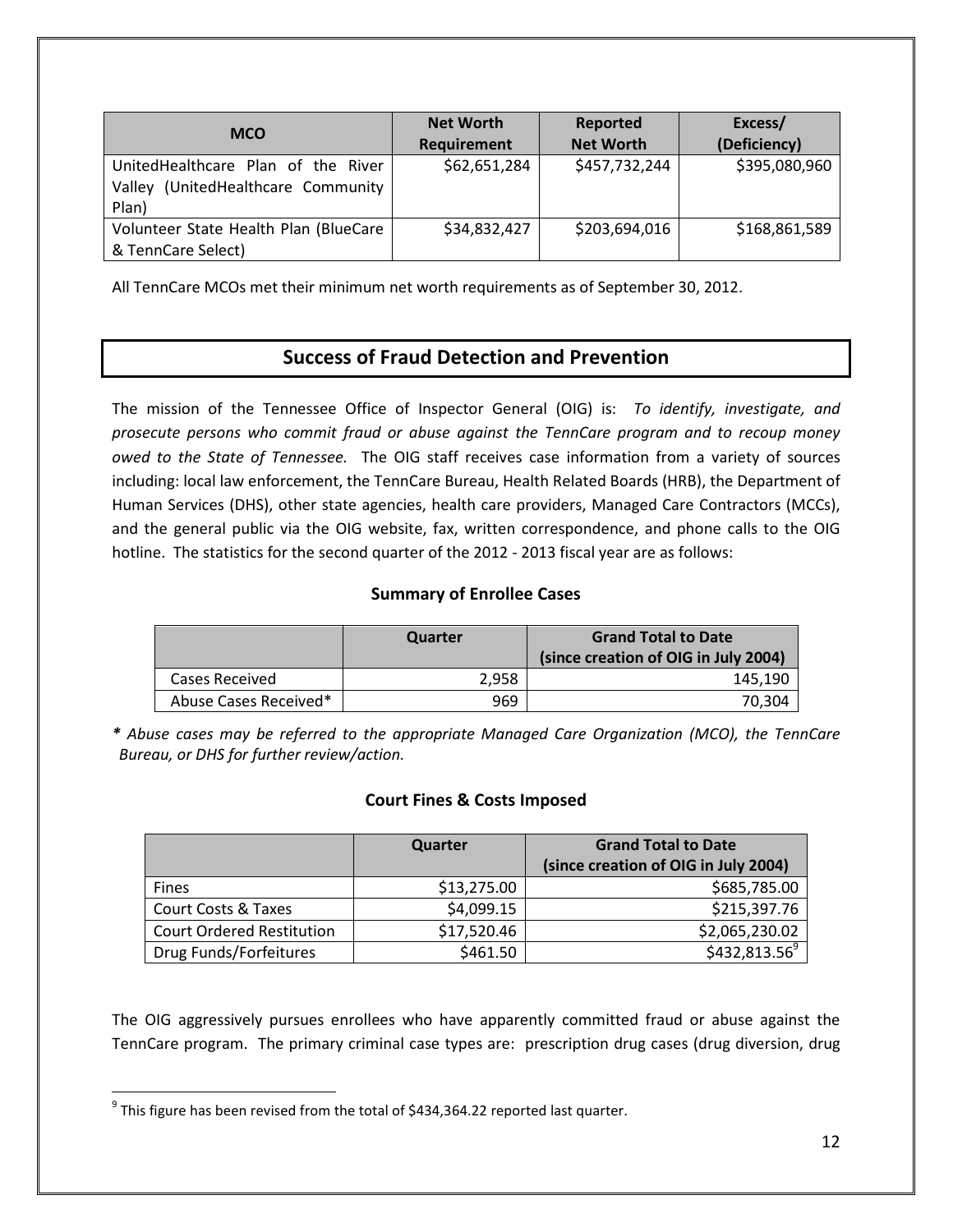seekers, doctor shopping, and forging prescriptions), reporting a false income, access to other insurance when one is enrolled in an "uninsured" category, and ineligible individuals using a TennCare card.

One new development reflected in the "Arrest Categories" table below is OIG's participation in the Drug Enforcement Administration (DEA) Task Force. In December 2012, an OIG Special Agent assigned to the DEA Task Force made two felony drug arrests that resulted in the confiscation of \$1,029 in cash and 850 pills (576 Hydrocodone, 150 Oxycodone, 50 Opana, 46 Xanax, and 28 unidentified).

| Category                            | Quarter        | <b>Grand Total to Date</b>           |
|-------------------------------------|----------------|--------------------------------------|
|                                     |                | (since creation of OIG in July 2004) |
| Drug Diversion/Forgery RX           | 2              | 523                                  |
| Drug Diversion/Sale RX              | 27             | 702                                  |
| Doctor Shopping                     | 16             | 266                                  |
| Access to Insurance                 | 0              | 55                                   |
| Operation FALCON III <sup>10</sup>  | 0              | 32                                   |
| Operation FALCON 2007 <sup>11</sup> | 0              | 16                                   |
| False Income                        | 2              | 78                                   |
| Ineligible Person Using Card        | 0              | 20                                   |
| Living Out Of State                 | 1              | 22                                   |
| <b>Asset Diversion</b>              | 0              |                                      |
| <b>ID Theft</b>                     | 3              | 63                                   |
| Aiding & Abetting                   | 2              |                                      |
| Failure to Appear in Court          | 0              | 3                                    |
| Child Not in the Home               | 5              | 10                                   |
| <b>DEA Task Force</b>               | $\overline{2}$ | $\overline{2}$                       |
| <b>GRAND TOTAL</b>                  | 60             | 1,806                                |

#### **Arrest Categories**

#### **OIG Case Recoupment & Recommendations**

|                          | Quarter      | <b>Grand Total to Date</b><br>(since February)<br>$2005$ <sup>12</sup> |
|--------------------------|--------------|------------------------------------------------------------------------|
| Court Ordered Recoupment | \$371,670.41 | $$4,419,664.73^{13}$$                                                  |

<sup>&</sup>lt;sup>10</sup> Operation FALCON ("Federal and Local Cops Organized Nationally") III—conducted October 22-28, 2006—was a joint mission among federal, state, city, and county law enforcement agencies to arrest fugitives, including individuals facing narcotics charges. Additional information about all of the Operation FALCON initiatives is available on the website of the United States Marshals Service at http://www.usmarshals.gov/falcon/index.html.

l

 $11$  Operation FALCON 2007, which took place from June through September of that year, was the follow-up initiative to Operation FALCON III (described in Footnote 10). Like its predecessor, Operation FALCON 2007 targeted fugitives with open warrants.

<sup>&</sup>lt;sup>12</sup> On February 15, 2005, a Fiscal Manager and an attorney joined the OIG staff to facilitate and document recoupment and recommended terminations.

 $13$  This total reflects dollars collected by the OIG and sent to the TennCare Bureau.